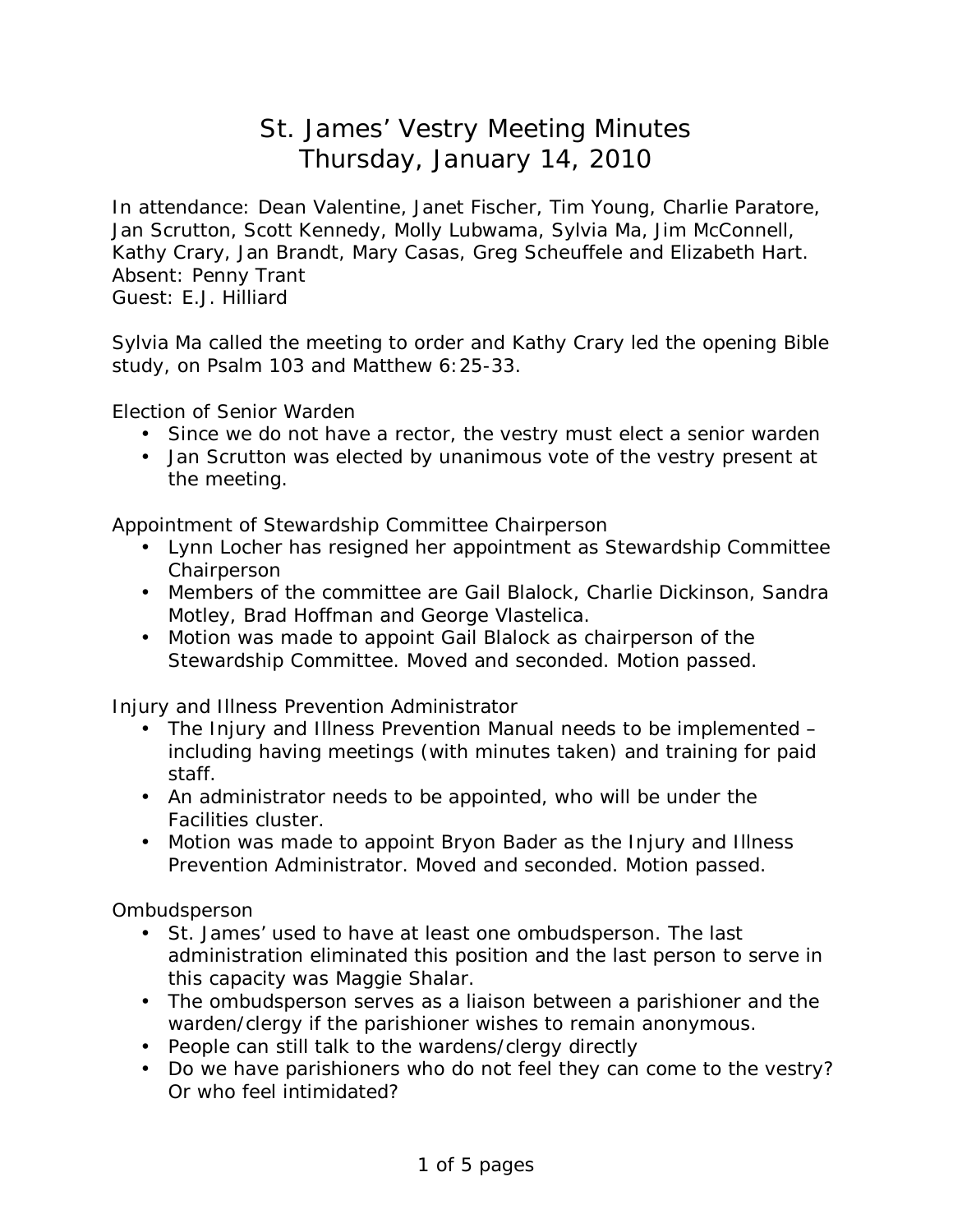- An ombudsperson is a neutral party not aligned with the vestry or clergy. There is a guarantee of confidentiality for a parishioner.
- The ombudsperson does not advise and cannot fix a problem, but can voice a person's concern and can refer the issue to a higher authority.
- This position is a signal to the parish that the vestry cares what parishioners think.
- This is something to consider in 2010 need to ask prior incumbents for feedback, as well as develop guidelines. Also need suggestion of one or two people to fill that role.

Financial Reports

- December year end Operating Fund \$37,180.02; Building Fund \$24,556.18; Special Interest \$201,830.51 (including rector housing fund)
- First time in a long time that our pledges came in under what was pledged – the Operating Fund was \$2,174.88 in the red, and the Building Fund was \$10,412.31 in the red.
- Our major expenses are the Diocesan assessment, salaries, and insurance.
- Diocese has given a break to all the parishes in 2010, and reduced the Diocesan assessment. The assessment helps pay for payroll processing, diocesan salaries, etc. Some of the money goes to the national church.
- Pension costs included cost for Kathy Crary and David Abernethy-Deppe for approximately 10 weeks of 2008.
- Fees (like insurance, telephone and internet, etc.) have gone up
- Getting almost no interest on all of our accounts
- Office supplies almost \$300 was due to counterfeit checks

2010 Budget

- No radical changes from previous drafts
- Several people have made a shift in their pledges from Building to **Operating**
- Deficit budget of \$7907.49
- Pledges are down from last year, but people have been generous with their time and talent; and have donated money for shoes, Winter Relief, etc.
- The budget is based on six months for Kathy Crary and six months for the new rector
- Budget can be revised by the vestry at any time
- Motion was made to adopt the 2010 Operating Budget as presented. Moved and seconded. Motion passed.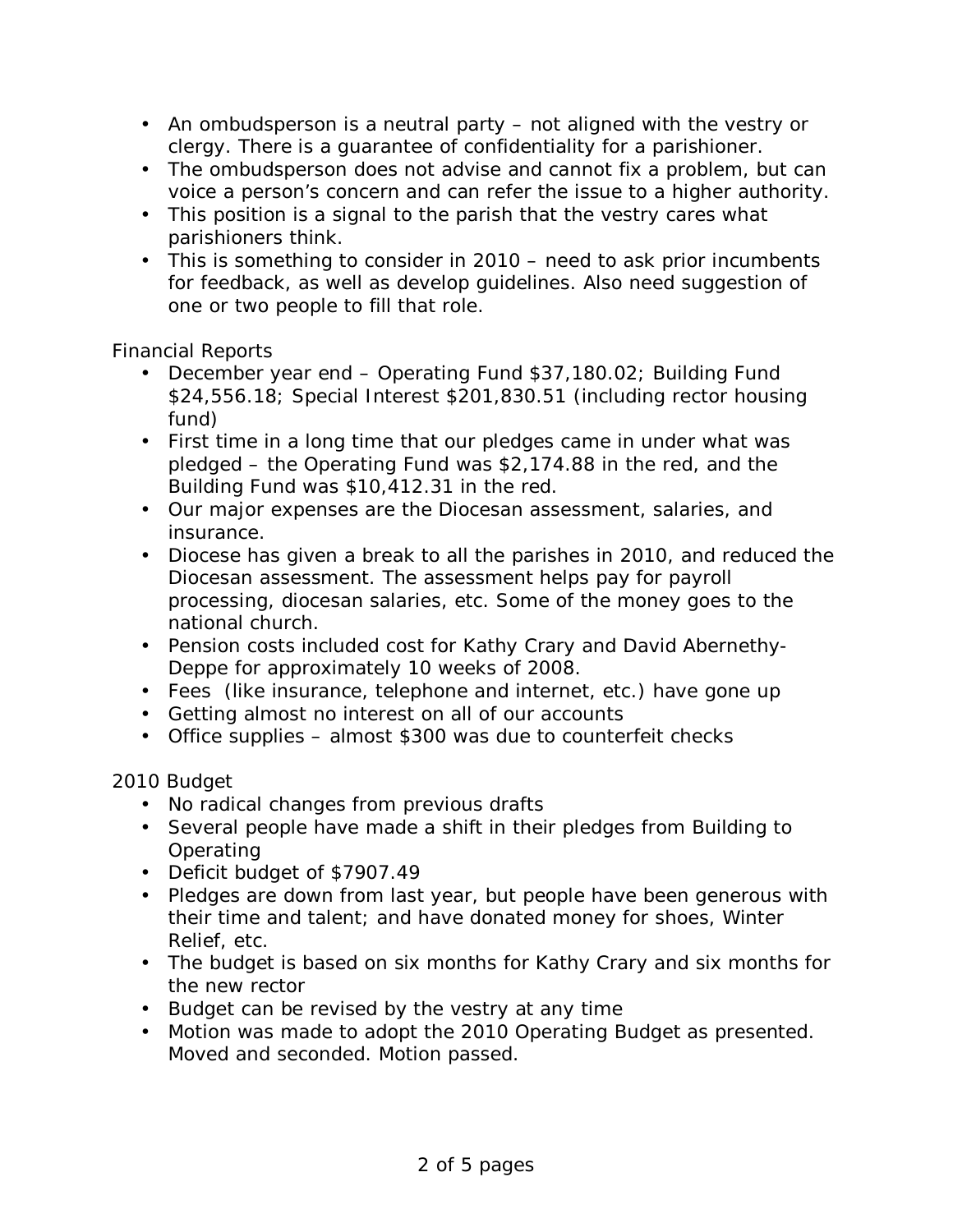Building Budget

- The carry forward to 2010 is \$24,556.18.
- Donations included \$460 for chairs and \$1200 for a tractor mower.
- Kitchen expenses (so far) are \$1518.01 for the stove and \$546.55 for the dishwasher
- The total is  $$24,556.18$  (carry forward) +  $$35,478.00$  (pledges) = \$60.034.18
- Still looking for used good used fireproof cabinet. We have \$520 from Endowment for the purchase.
- Still have money (\$205.00) left over after purchasing folding chairs. It was suggested to purchase a cart for holding the chairs with the remaining money.
- At least two new computers are needed, one for the new rector and a new accounting computer. New pledge software is also needed.
- It was proposed to move \$3000 from the 2009 carry forward into the Special Interest Little Church renovation reserve and \$3000 into the Special Interest Stained Glass Window reserve. If there is enough money available at the end of 2010, then an additional \$3000 per fund should be moved into each fund.
- Waiting on rewiring estimates
- Need to vote on the Building Budget before the annual meeting. Vote will be done via e-mail.

Vestry Handbook

- Jan Brandt is working on the following to add to the handbook: Vestry clusters may approve expenditures up to \$200 without full vestry approval, but expenditures over \$200 require full vestry approval.
- The treasurer needs to have receipts within the quarter that the expenses occur
- Need to find a better way to write up big projects (for example, the Youth Space)

Special Interest Outreach

- Have received a request from the Sunrise Village dinner preparation teams for \$300 to help cover the cost of food.
- Since this is related to Abode Services, is it possible to move \$300 from Winter Relief to Outreach?
- Motion was made to transfer \$300 from Special Interest Winter Relief to Special Interest Outreach for Sunrise Village dinners. Moved and seconded. Motion passed.

Donation to Winter Relief

• After moving the \$300 for the Sunrise Village dinners, there is \$1236.55 in Special Interest Winter Relief.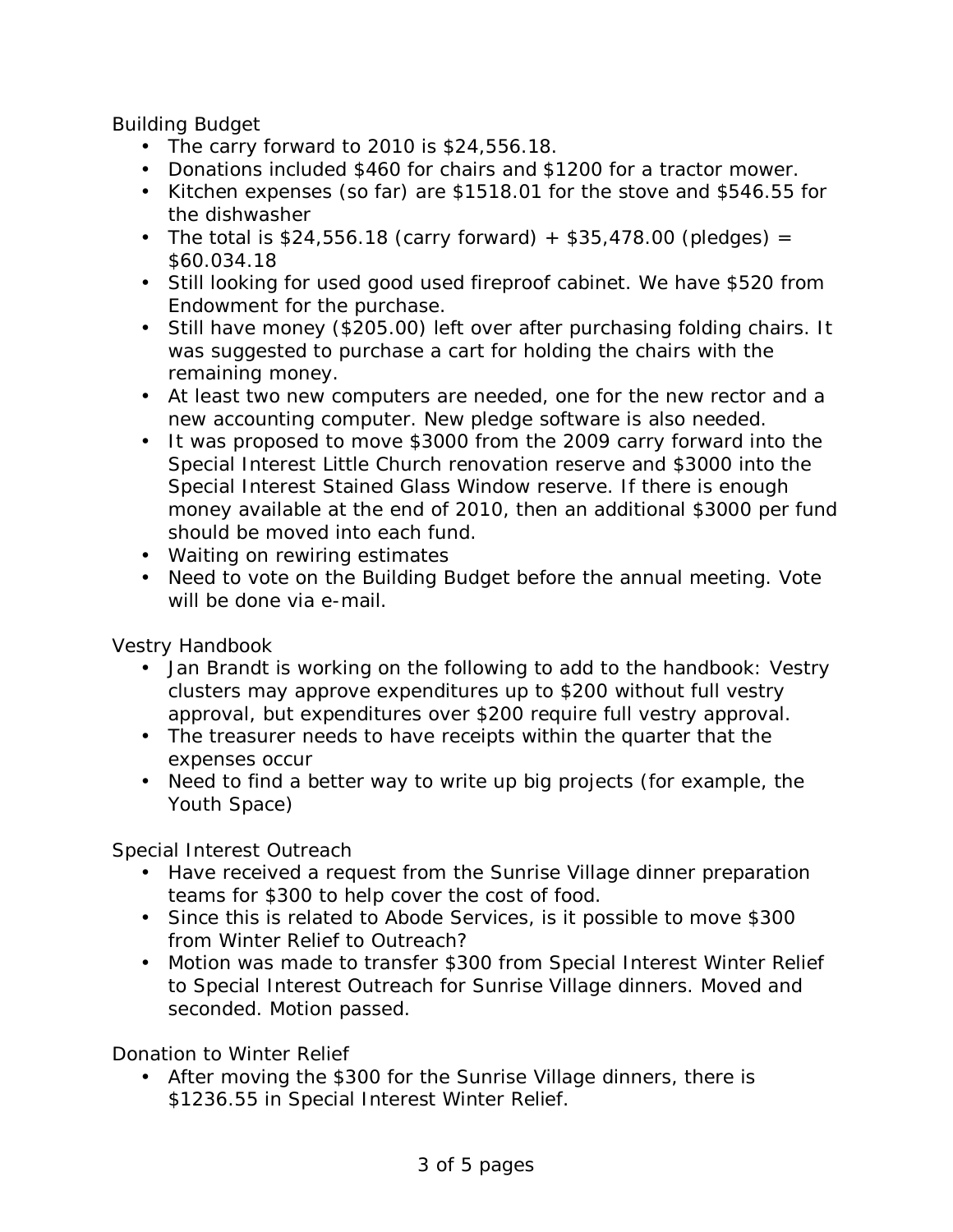• Motion was made to donate \$736.55 to Abode Services Winter Relief from Special Interest Winter Relief. Moved and seconded. Motion passed.

Donation to Episcopal Relief and Development (ERD) for Haiti

- Motion was made to donate \$1000 from Special Interest Evangelism to ERD for Haiti relief. Moved and seconded. Motion passed.
- If anyone from the congregation would like to donate to Haiti, they should donate directly to ERD, via mail or online. A flyer will be in the green pages with information on donating.

Ducks for Bucks

• It was approved to have Brad Hoffman and Tom Blalock run another Ducks for Bucks campaign.

New Organ/Piano for Little Church

- Motion was made to give up to \$2500 as seed money for a new organ/piano for the Little Church from Special Interest Memorial Donations. Moved and seconded. Motion passed.
- Members of the congregation may also make donations

The December 10, 2009 vestry meeting minutes were approved as presented.

Annual Report

- The preliminary report has been sent out
- There are some holes, so please review you sections and send revisions to Janet Fischer

Calendar

January 22 – Ray Abernethy's service in Castro Valley

January 24 – Budget presentation

January 31 – Annual meeting

February 6 – Vestry retreat. Janet Fischer will print out 2010 calendar for retreat

February 16 – Shrove Tuesday pancake supper

February 17 – Ash Wednesday services at 7 am, 12 noon, and 7 pm

On December 12, 2009, the vestry approved Kathy Crary's Letter of Agreement via e-mail.

On December 12, 2009, the vestry approved the Church Deployment Office Parish Search Request via e-mail.